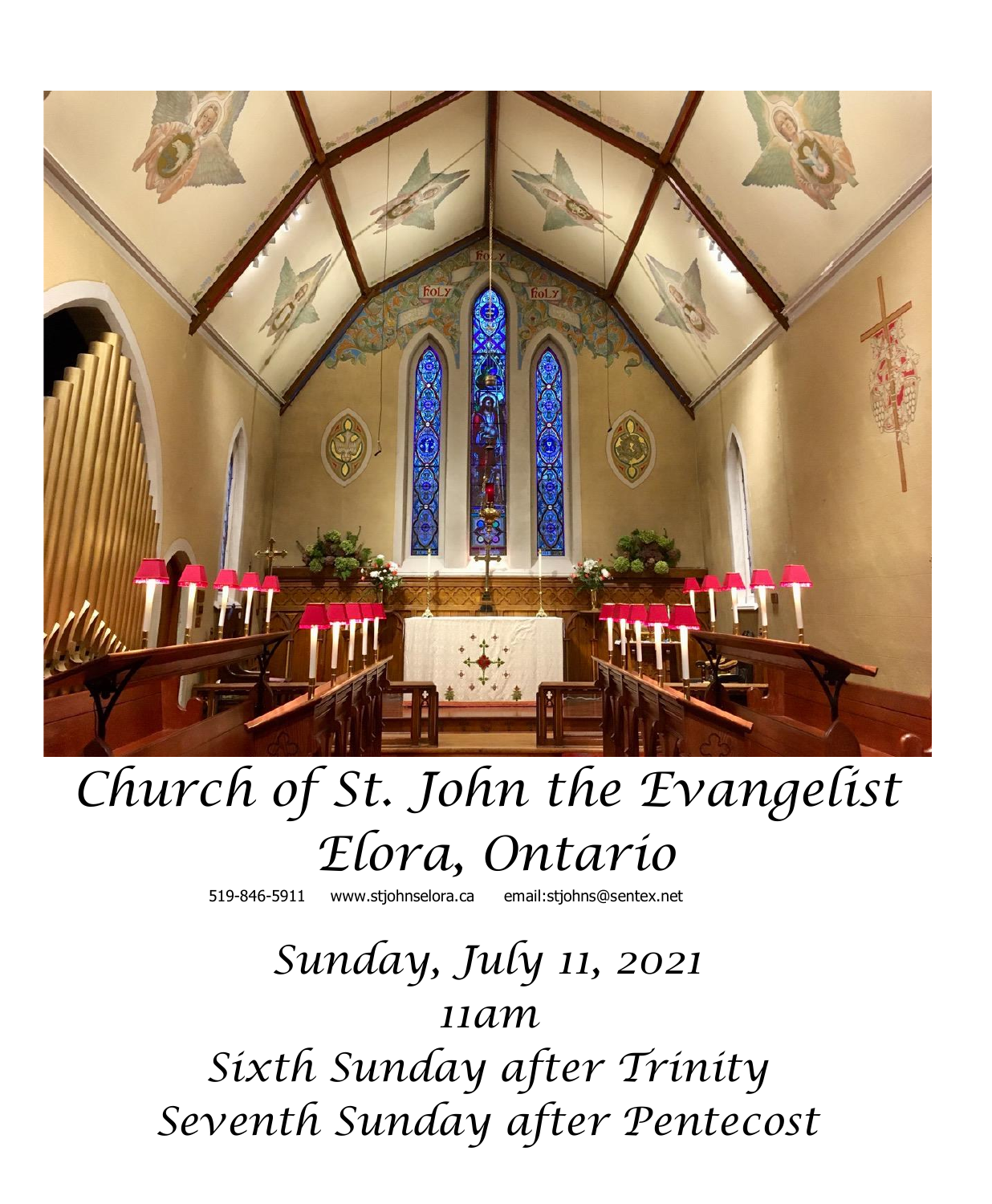## **Sixth Sunday after Trinity Sixth Sunday after Trinity Allows Are Accord Sulve 11, 2021 Seventh Sunday after Pentecost**

### **11:00 am Choral Mattins (BCP)**

*This service is live-streamed and created in compliance with Diocesan guidelines (effective June 11) of having no more than ten people on site.* 

*We wish to acknowledge that we are on the land that, at time of contact, was held by the Attawandaron as an area of trade and ceremony between two rivers.*

*At various times the land was occupied by both Haudenosaunee from the south and Anishnaabe from the north. In more recent times the Huron Treaty gave rights to the Mississaugas of the Credit. May we who dwell on or visit this land also be good stewards and honour those who came before us.*

The love of God hath been poured into our hearts through the Holy Spirit which was given unto us. *Romans 5.5*

Minister: Dearly beloved, the Scripture moveth us in sundry places to acknowledge and confess our manifold sins and wickedness; and that we should not dissemble nor cloke them before the face of Almighty God our heavenly Father; but confess them with an humble, lowly, penitent, and obedient heart; to the end that we may obtain forgiveness of the same, by his infinite goodness and mercy. And although we ought at all times humbly to acknowledge our sins before God; yet ought we most chiefly so to do, when we assemble and meet together to render thanks for the great benefits that we have received at his hands, to set forth his most worthy praise, to hear his most holy Word, and to ask those things which are requisite and necessary, as well for the body as the soul. Wherefore I pray and beseech you, as many as are here present, to accompany me with a pure heart and humble voice unto the throne of the heavenly grace.

Minister: ALMIGHTY and most merciful Father, All: **We have erred and strayed from thy ways like lost sheep, we have followed too much the devices and desires of our own hearts, we have offended against thy holy laws, we have left undone those things which we ought to have done, and we have done those things which we ought not to have done; and there is no health in us. But thou, O Lord, have mercy upon us, miserable offenders. Spare thou them, O God, which confess their faults. Restore thou them that are penitent; according to thy promises declared unto humankind in Christ Jesu our Lord. And grant, O most merciful Father, for his sake, that we may hereafter live a godly, righteous, and sober life, to the glory of thy holy Name. Amen.**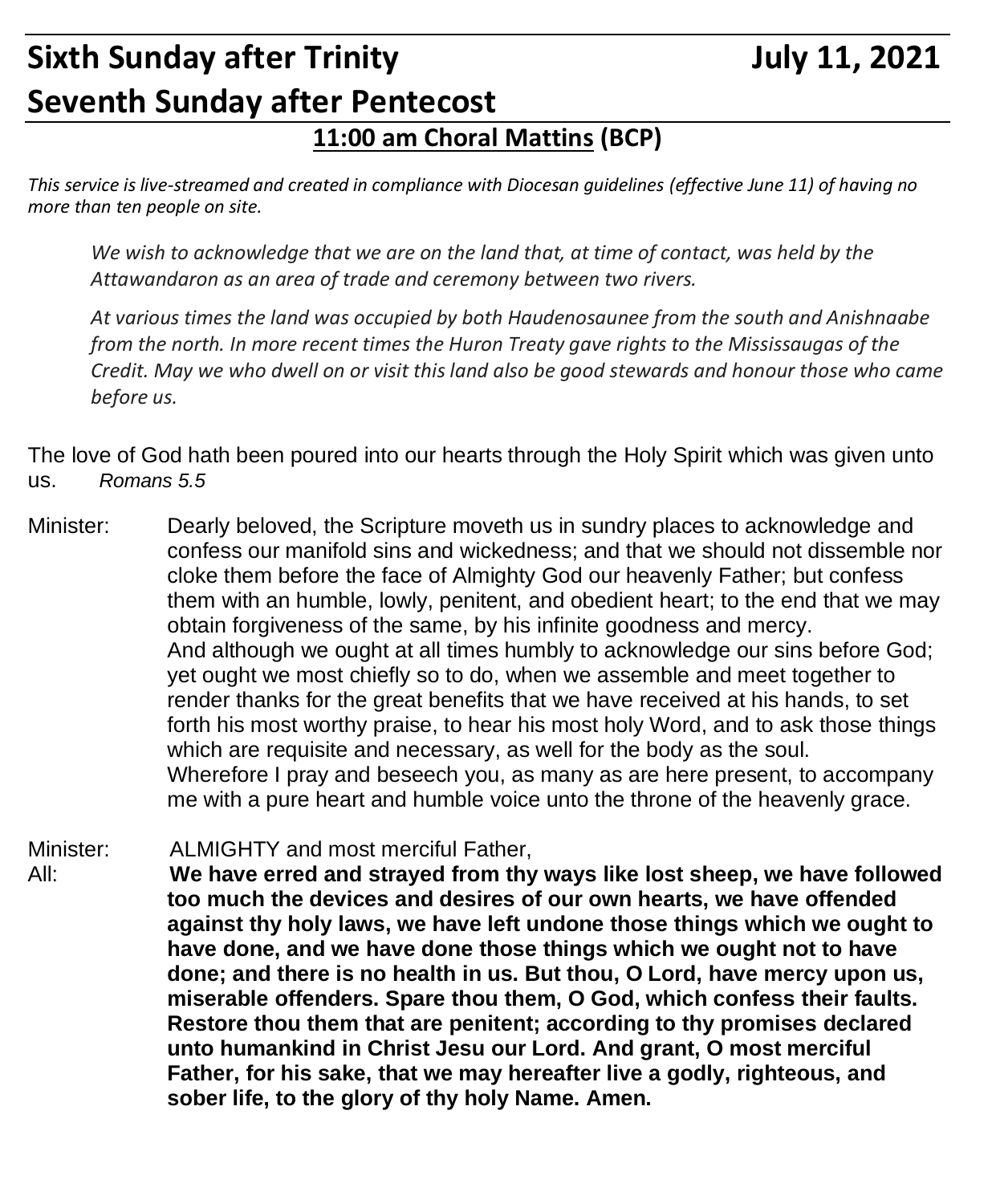Minister: Almighty God, the Father of our Lord Jesus Christ, who desireth not the death of a sinner, but rather that they may turn from their wickedness, and live, hath given power and commandment to his ministers, to declare and pronounce to his people, being penitent, the absolution and remission of their sins. God pardoneth and absolveth all them that truly repent and unfeignedly believe his holy Gospel. Wherefore we beseech him to grant us true repentance and his Holy Spirit, that those things may please him which we do at this present, and that the rest of our life hereafter may be pure and holy; so that at the last we may come to his

eternal joy; through Jesus Christ our Lord. **Amen.**

#### *Responses are sung.*

| Minister:            | O LORD, open thou our lips;                                                                                                                          |
|----------------------|------------------------------------------------------------------------------------------------------------------------------------------------------|
| People:              | And our mouth shall show forth thy praise.                                                                                                           |
| Minister:            | O God, make speed to save us;                                                                                                                        |
| People:              | O Lord, make haste to help us.                                                                                                                       |
| Minister:<br>People. | Glory be to the Father, and to the Son, and to the Holy Ghost;<br>as it was in the beginning, is now, and ever shall be, world without end.<br>Amen. |

- Minister: Praise ye the Lord;
- People: **The Lord's Name be praised.**

#### **Canticle Benedictus**

(sung by quartet) Blessed be the Lord God of Israel; for he hath visited, and redeemed his people;

And hath raised up a mighty salvation for us, in the house of his servant David;

As he spake by the mouth of his holy Prophets, which have been since the world began:

That we should be saved from our enemies, and from the hands of all that hate us;

To perform the mercy promised t our forefathers, and to remember his holy covenant;

To perform the oath which he sware to our forefather Abraham, that he would grant us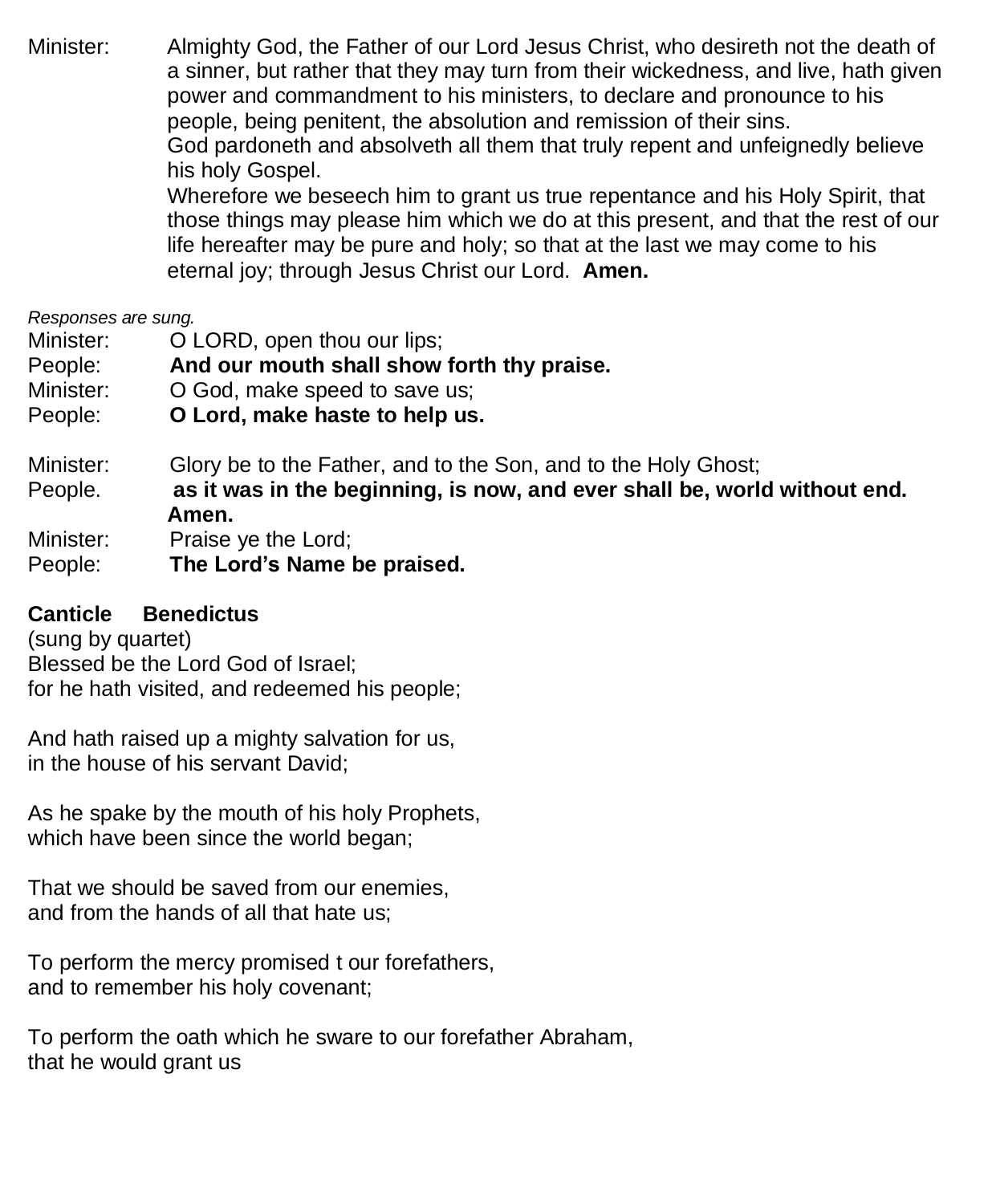That we being delivered out of the hands of our enemies might serve him without fear

In holiness and righteousness before him, all the days of our life.

And thou, child, shalt be called the Prophet of the Highest: For thou salt go before the face of the Lord to prepare his ways;

To give knowledge of salvation unto his people for the remission of their sins;

Through the tender mercy of our God; whereby the day-spring from on high hath visited us;

To give light to them that sit in darkness, and in the shadow of death, and to guide our feet into the way of peace.

Glory be to the Father, and to the Son, and to the Holy Ghost;

As it was in the beginning, is now, and ever shall be, world without end. Amen.

#### **A READING FROM THE LETTER OF PAUL TO THE EPHESIANS Ephesians 1.3-14**

Blessed be the God and Father of our Lord Jesus Christ, who has blessed us in Christ with every spiritual blessing in the heavenly places, just as he chose us in Christ before the foundation of the world to be holy and blameless before him in love. He destined us for adoption as his children through Jesus Christ, according to the good pleasure of his will, to the praise of his glorious grace that he freely bestowed on us in the Beloved. In him we have redemption through his blood, the forgiveness of our trespasses, according to the riches of his grace that he lavished on us. With all wisdom and insight he has made known to us the mystery of his will, according to his good pleasure that he set forth in Christ, as a plan for the fullness of time, to gather up all things in him, things in heaven and things on earth. In Christ we have also obtained an inheritance, having been destined according to the purpose of him who accomplishes all things according to his counsel and will, so that we, who were the first to set our hope on Christ, might live for the praise of his glory. In him you also, when you had heard the word of truth, the gospel of your salvation, and had believed in him, were marked with the seal of the promised Holy Spirit; this is the pledge of our inheritance toward redemption as God's own people, to the praise of his glory.

#### **Psalm 24** (sung by quartet)

The earth is the Lord's, and all that therein is; the compass of the world, and they that dwell therein.

For he hath founded it upon the seas, and established it upon the floods.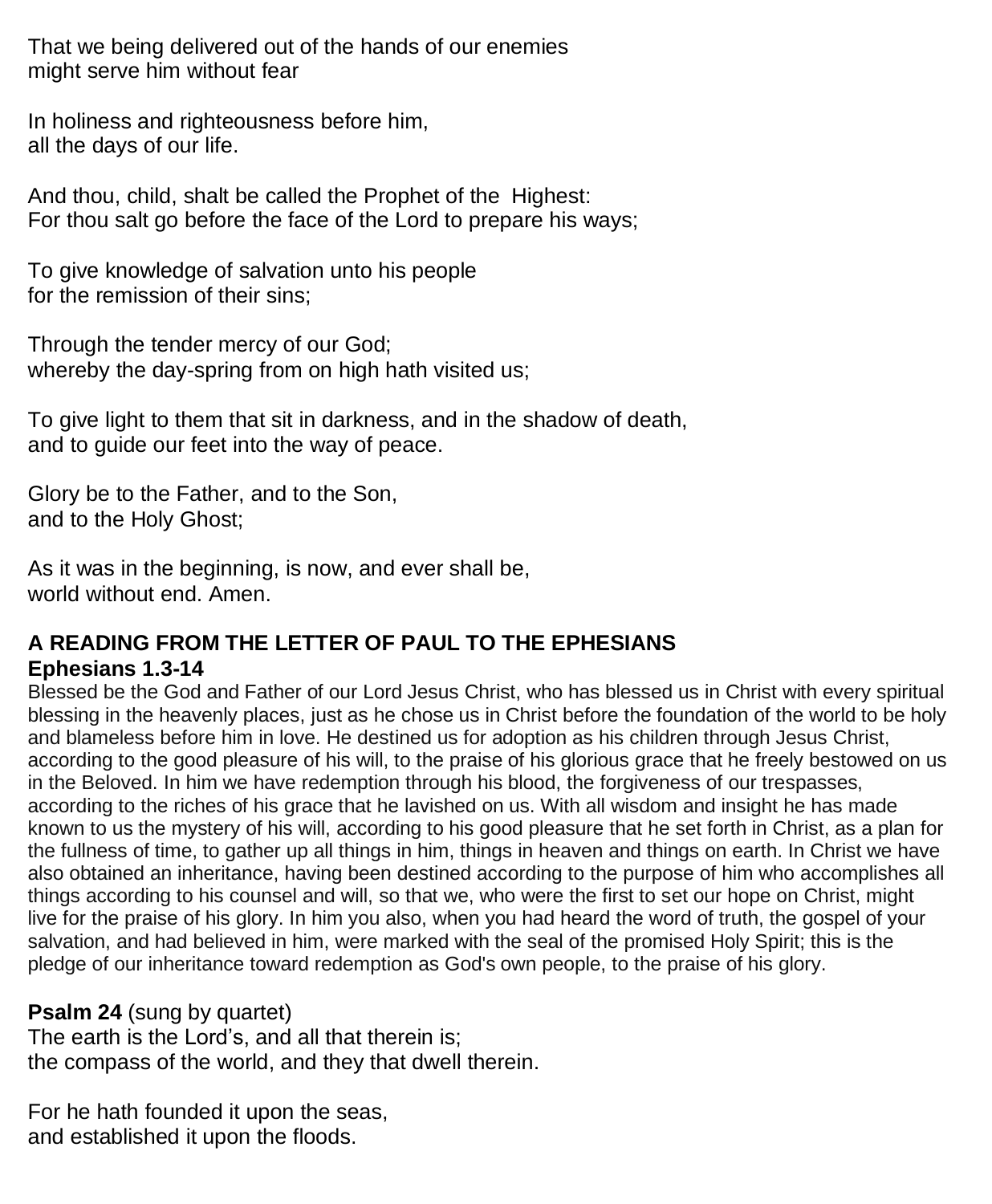Who shall ascend into the hill of the Lord? or who shall stand in his holy place?

Even he that hath clean hands, and a pure peart; and that hath not lift up his mind unto vanity, nor sworn to deceive his neighbour.

He shall receive a blessing from the Lord, and righteousness from the God of his salvation.

This is the generation of them that seek him; even of them that seek thy face, O God of Jacob.

Lift up your heads, O ye gates, and be y lift up, ye everlasting doors; and the King of glory shall come in.

Who is the King of glory? it is the Lord strong and mighty, even the Lord mighty in battle.

Lift up your heads, O ye gates, and be ye lift up, ye everlasting doors; and the King of glory shall come in.

Who is the King of glory? even the Lord of hosts, he is the King of glory.

Glory be to the Father, and to the Son, and to the Holy Ghost; as it was in the beginning, is now, and ever shall be, world without end. Amen.

#### **Reading Mark 6.14-29**

King Herod heard of it, for Jesus' name had become known. Some were saying, "John the baptizer has been raised from the dead; and for this reason these powers are at work in him." But others said, "It is Elijah." And others said, "It is a prophet, like one of the prophets of old." But when Herod heard of it, he said, "John, whom I beheaded, has been raised." For Herod himself had sent men who arrested John, bound him, and put him in prison on account of Herodias, his brother Philip's wife, because Herod had married her. For John had been telling Herod, "It is not lawful for you to have your brother's wife." And Herodias had a grudge against him, and wanted to kill him. But she could not, for Herod feared John, knowing that he was a righteous and holy man, and he protected him. When he heard him, he was greatly perplexed; and yet he liked to listen to him. But an opportunity came when Herod on his birthday gave a banquet for his courtiers and officers and for the leaders of Galilee. When his daughter Herodias came in and danced, she pleased Herod and his guests; and the king said to the girl, "Ask me for whatever you wish, and I will give it." And he solemnly swore to her, "Whatever you ask me, I will give you, even half of my kingdom." She went out and said to her mother, "What should I ask for?" She replied, "The head of John the baptizer." Immediately she rushed back to the king and requested, "I want you to give me at once the head of John the Baptist on a platter." The king was deeply grieved; yet out of regard for his oaths and for the guests, he did not want to refuse her. Immediately the king sent a soldier of the guard with orders to bring John's head. He went and beheaded him in the prison, brought his head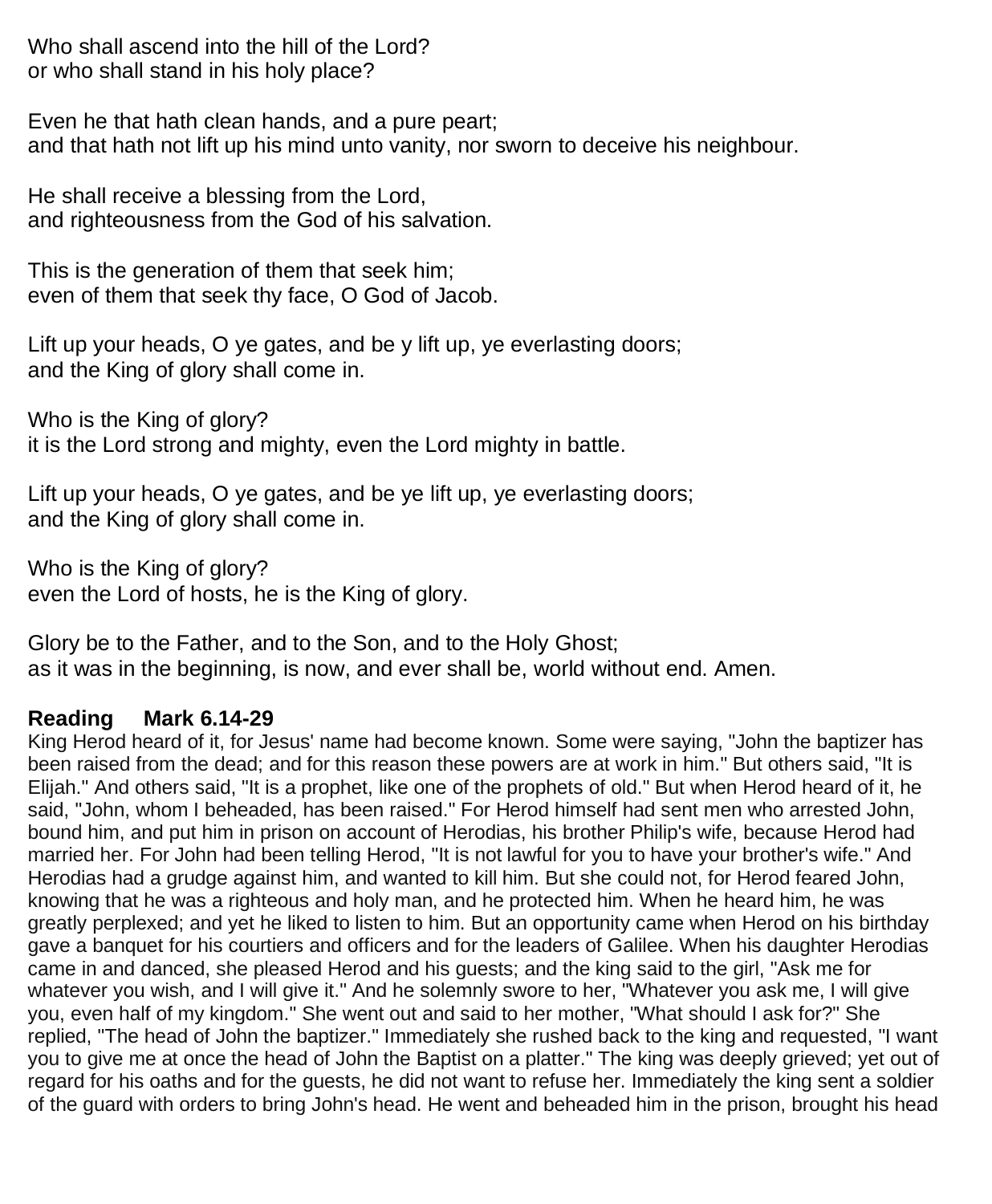on a platter, and gave it to the girl. Then the girl gave it to her mother. When his disciples heard about it, they came and took his body, and laid it in a tomb.

#### **Jubilate in E-flat minor All and Security Constanting Constanting Constanting Constanting Herbert Howells**

O be joyful in the Lord, all ye lands; serve the Lord with gladness and come before his presence with a song. Be ye sure that the Lord he is God: it is he that hath made us and not we ourselves; we are his people, and the sheep of his pasture. O go your way into his gates with thanksgiving, and into his courts with praise. be thankful unto him and speak good of his name. For the Lord is gracious, His mercy is everlasting; and his truth endureth from generation to generation.

Minister: I believe in God

All: **the Father Almighty, maker of heaven and earth: and in Jesus Christ his only Son our Lord, who was conceived by the Holy Ghost, born of the Virgin Mary, suffered under Pontius Pilate, was crucified, dead, and buried: He descended into hell; the third day he rose again from the dead; He ascended into heaven, and sitteth on the right hand of God the Father Almighty; from thence he shall come to judge the quick and the dead. I believe in the Holy Ghost; the holy Catholic Church; the communion of saints; the forgiveness of sins; the resurrection of the body, and the life everlasting. Amen.**

*Responses are sung.*

- Minister: The Lord be with you;
- People: **And with thy spirit.**
- Minister. Let us pray.
- Minister: Lord, have mercy upon us.

People: **Christ, have mercy upon us.**

Minister: Lord, have mercy upon us.

All: OUR Father **who art in heaven, hallowed be thy Name, thy kingdom come, thy will be done, on earth as it is in heaven. Give us this day our daily bread; and forgive us our trespasses, as we forgive them that trespass against us; and lead us not into temptation, but deliver us from evil. Amen.**

- Minister: O Lord, show thy mercy upon us;
- People: **And grant us thy salvation.**
- Minister: O Lord, save the Queen;
- People: **And mercifully hear us when we call upon thee.**
- Minister: Endue thy Ministers with righteousness;
- People: **And make thy chosen people joyful.**
- Minister: O Lord, save thy people;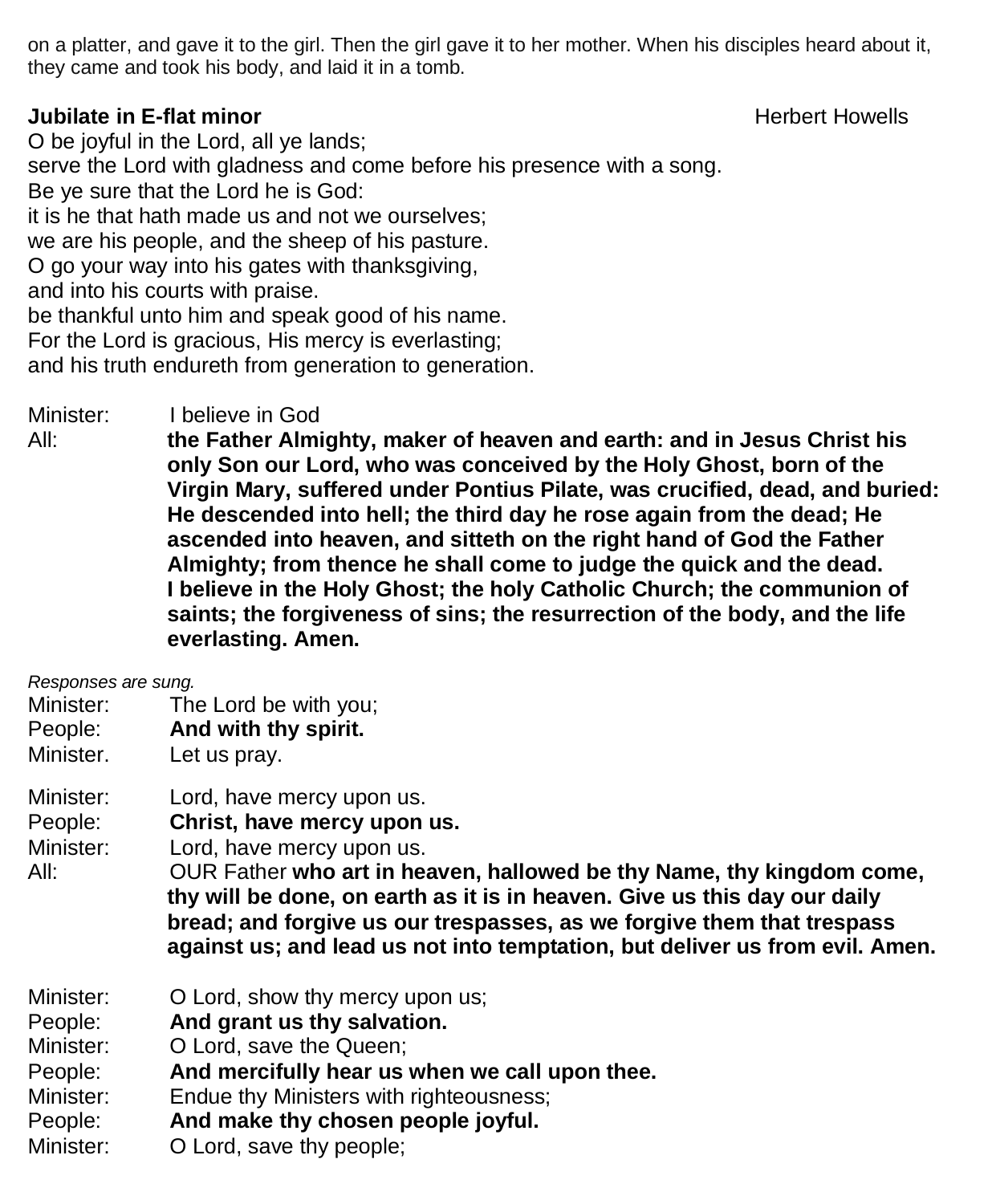People: **And bless thine inheritance.**

Minister: Give peace in our time, O Lord;

People: **And evermore mightily defend us.**

Minister: O God, make clean our hearts within us;

People: **And take not thy Holy Spirit from us.**

Collect of the Day

O God, who hast prepared for them that love thee such good things as pass man's understanding: Pour into our hearts such love toward thee, that we, loving thee above all things, may obtain thy promises, which exceed all that we can desire; through Jesus Christ our Lord. **Amen.**

### The Second Collect, for Peace.

O God, who art the author of peace and lover of concord, in knowledge of whom standeth our eternal life, whose service is perfect freedom: Defend us thy humble servants in all assaults of our enemies; that we, surely trusting in thy defence, may not fear the power of any adversaries; through the might of Jesus Christ our Lord. **Amen.**

#### The Third Collect, for Grace.

O LORD our heavenly Father, Almighty and everlasting God, who hast safely brought us to the beginning of this day: Defend us in the same with thy mighty power; and grant that this day we fall into no sin, neither run into any kind of danger; but that all our doings may be ordered by thy governance, to do always that is righteous in thy sight; through Jesus Christ our Lord. **Amen.**

#### **Hymn 381** (vv 1,2,5) **Praise, My Soul, the King of Heaven**

| Praise, my soul, the King of heaven;             | Praise him for his grace and favour               |
|--------------------------------------------------|---------------------------------------------------|
| to his feet your tribute bring;                  | to our forebears in distress;                     |
| ransomed, healed, restored, forgiven,            | praise him, still the same forever,               |
| evermore his praises sing.                       | slow to chide and swift to bless;                 |
| Alleluia, alleluia, praise the everlasting King. | Alleluia, alleluia, glorious in his faithfulness. |
|                                                  |                                                   |

*Angels, help us to adore him; you behold him face to face; sun and moon bow down before him, dwellers all in time and space; Alleluia, alleluia, praise with us the God of grace.*

Homily The Most Rev'd Linda Nicholls, Primate of Canada

#### Anthem **Let All the World in Every Corner Sing** Greta Tomlins

*Let all the world in ev'ry corner sing, my God and King! The heav'ns are not too high, His praise may thither fly; the earth is not too low, His praises there may grow.*

*The Church with psalms must shout, no door can keep them out; but above all, the heart must bear the longest part.*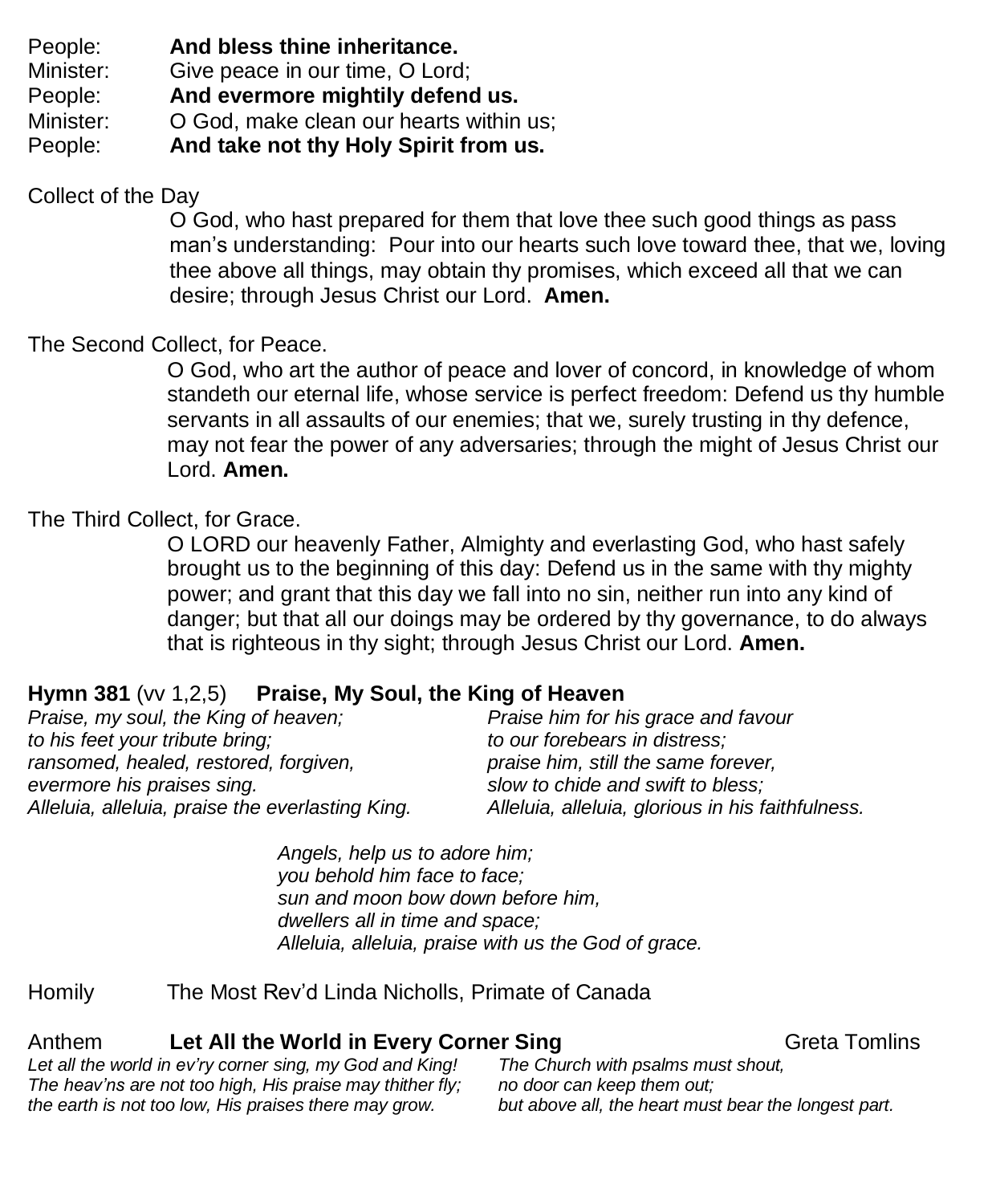*Today's anthem is our first sampling from our recently-acquired anthology featuring the work of women composers.*

Closing Prayers for the church, the community, and the world.

A Prayer of Saint Chrysostom.

ALMIGHTY God, who hast given us grace at this time with one accord to make our common supplications unto thee; and dost promise that when two or three are gathered together in thy Name thou wilt grant their requests: Fulfil now, O Lord, the desires and petitions of thy servants, as may be most expedient for them; granting us in this world knowledge of thy truth, and in the world to come life everlasting. **Amen.**

#### **The Grace May the grace of our Lord Jesus Christ, the love of God, and the fellowship of the Holy Spirit, be with us all evermore. Amen.**

**POSTLUDE** *Finale from Sonata No 5* Felix Mendelssohn

*Flowers are given to the glory of God and in loving memory of Pam Walker.*

*Contact Elaine Dightam if you would like to give flowers in memory of loved ones who have died, or in thanksgiving for an anniversary, birthday or event. You can contact Elaine at 519-843-5091*

Reader **Carrie and Michael Chong** Quartet Rebecca McKay, Christina Stelmacovich, Quade Nielson, Luke MacLean Video Technician Rev'd Judy Steers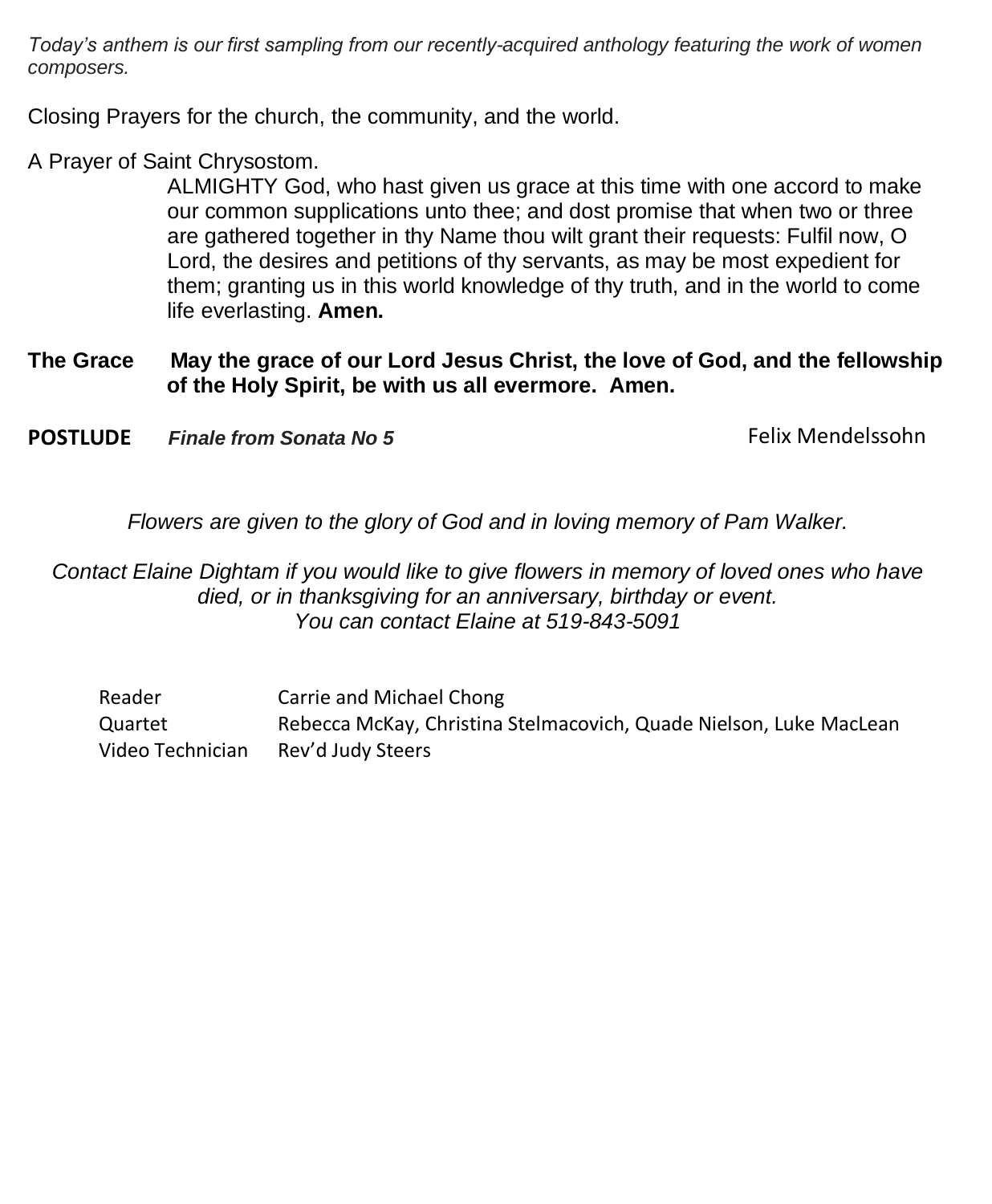#### **ANOUNCEMENTS JULY 11, 2021**

#### **WELCOME TO OUR PRIMATE**

We are honoured to welcome The Most Reverend Linda Nicholls, Primate of Canada, as our guest preacher this morning.

You are invited to have coffee with the Primate on Zoom at 1:30pm today.

Archbishop Linda was installed as Primate of the Anglican Church of Canada on July 16, 2019. Previously she served the Church as Bishop of Huron (2016-2019), Area Bishop of Trent-Durham, Diocese of Toronto (2008-2016), Coordinator for Dialogue for Ethics, Interfaith Relations and Congregational Development at the national office, and almost twenty years as a parish priest in the Diocese of Toronto. With degrees in music (BMus) and education (BEd) Linda taught high school music and math at Woodstock International Christian School, India for five years before theological studies at Wycliffe College (University of Toronto) and ordination as a deacon (1985) and priest (1986). She also holds a Doctor of Ministry degree (University of Toronto, 2002).

In addition to her commitment to healthy vibrant parish communities, Linda has engaged in the renewal of the healing ministry in congregational life; ethics in healthcare; spiritual direction; national theological commissions and ecumenical dialogue. She has served as the Co-Chair of the Anglican Roman Catholic Dialogue in Canada and is a member of the third Anglican Roman Catholic International Commission (ARCIC III).

Linda delights in opportunities to exercise her gifts as a teacher in leading retreats and conferences. Choral singing, wilderness canoeing and walking fill her recreation time along with her duties as staff to a cat.

#### **ST JOHN'S SUMMER CELEBRATION - JULY 6-18**

We are off to a wonderful beginning last week. We had the premier feature from the Parish Choir "Unplugged," a Choral Evensong, and a guest speaker addressing the work of Canadian women making tens of thousands of quilts during WWII as part of the Canadian Red Cross Campaign. Here's this weeks' events:

**Today - Sunday July 11**

11:00am on St John's Elora YouTube Archbishop Linda Nicholls, Primate of Canada, guest preacher. 1:30pm on Zoom. Coffee with the Primate.

#### **Thursday July 13**

7:00pm on Zoom.

Timothy Schmaltz, internationally acclaimed sculptor, takes us to his Kitchener studio to talk about his passion of sculpting and faith.

#### **Sunday July 18**

11:00am on St John's Elora YouTube. Dr Wendy Fletcher, President and Vice Chancellor of Renison University College, guest preacher.

**Bonus Features**: Members of the Parish Choir continue to offer a some more special musical selections as part of Parish Choir "Unplugged."

Worship services are live-streamed on the St. John's Elora YouTube Channel and mid-week guest speakers are offered on Zoom.